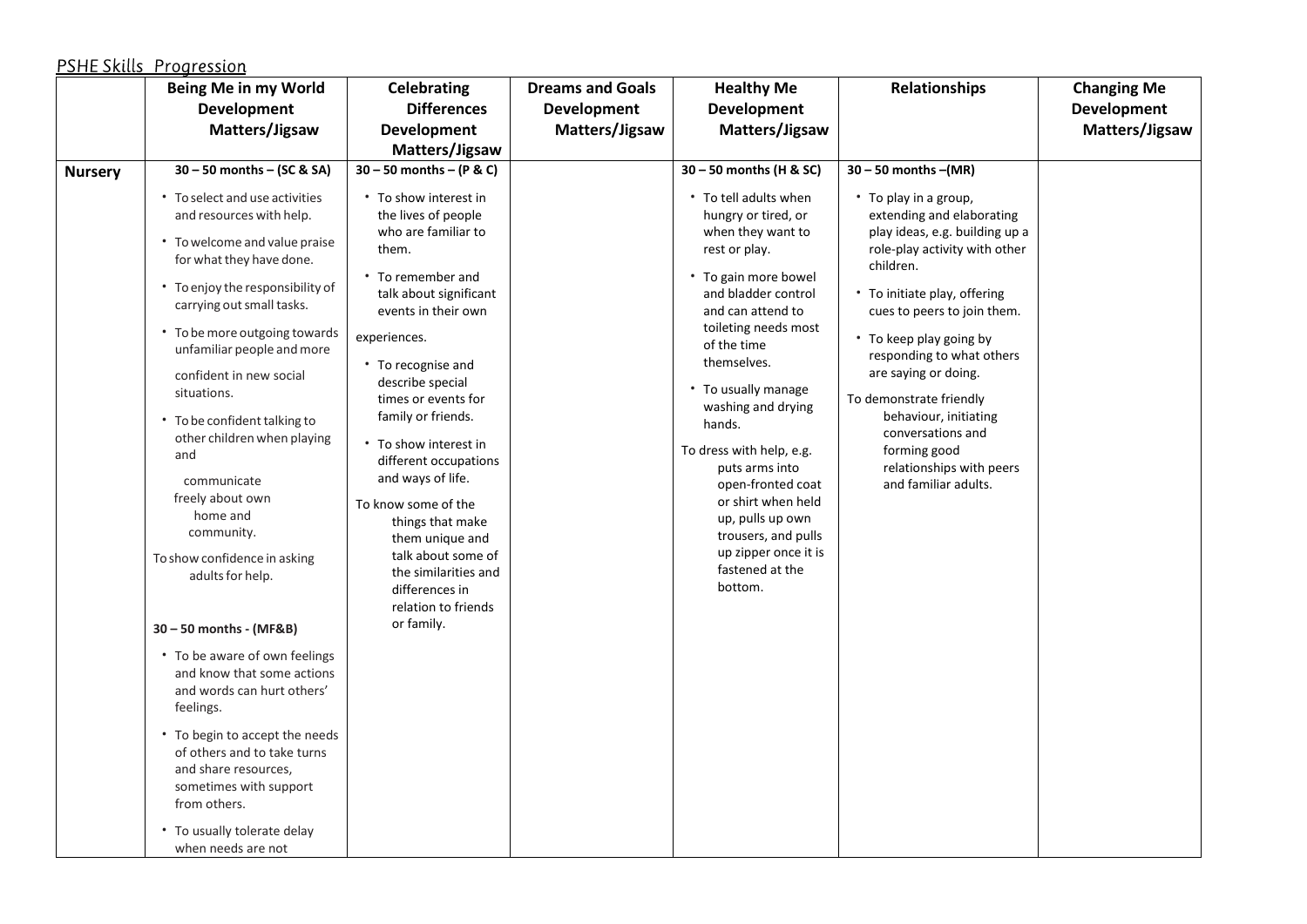|           | <b>Being Me in my World</b>                              | Celebrating        | <b>Dreams and Goals</b> | <b>Healthy Me</b>       | <b>Relationships</b>                                                    | <b>Changing Me</b> |
|-----------|----------------------------------------------------------|--------------------|-------------------------|-------------------------|-------------------------------------------------------------------------|--------------------|
|           | <b>Development</b>                                       | <b>Differences</b> | Development             | Development             |                                                                         | <b>Development</b> |
|           | Matters/Jigsaw                                           | Development        | Matters/Jigsaw          | Matters/Jigsaw          |                                                                         | Matters/Jigsaw     |
|           |                                                          | Matters/Jigsaw     |                         |                         |                                                                         |                    |
|           | immediately met, and                                     |                    |                         |                         |                                                                         |                    |
|           | understand wishes may not                                |                    |                         |                         |                                                                         |                    |
|           | always be met.                                           |                    |                         |                         |                                                                         |                    |
|           | To usually adapt behaviour to                            |                    |                         |                         |                                                                         |                    |
|           | different events, social                                 |                    |                         |                         |                                                                         |                    |
|           | situations and changes in                                |                    |                         |                         |                                                                         |                    |
|           | routine.                                                 |                    |                         |                         |                                                                         |                    |
| Reception | $40 - 60$ months $-$ (MF & B)                            |                    |                         | 40 - 60 months (H &     | $40 - 60$ months $-$ (MF & B)                                           |                    |
|           |                                                          |                    |                         | SC)                     |                                                                         |                    |
|           | • To explain own                                         |                    |                         |                         | To take steps to resolve conflicts<br>with other children, e.g. finding |                    |
|           | knowledge and                                            |                    |                         | - To eat a healthy      | a compromise.                                                           |                    |
|           | understanding,                                           |                    |                         | range of foodstuffs     |                                                                         |                    |
|           | and ask                                                  |                    |                         | and understand a        |                                                                         |                    |
|           | appropriate                                              |                    |                         | need for variety in     | $40 - 60$ months (MR)                                                   |                    |
|           | questions of                                             |                    |                         | food.                   |                                                                         |                    |
|           | others.                                                  |                    |                         | • To usually be dry and | • To understand that                                                    |                    |
|           |                                                          |                    |                         | clean during the day.   | own actions affect                                                      |                    |
|           |                                                          |                    |                         |                         | other people. For                                                       |                    |
|           | $40 - 60$ months $-$ (SC                                 |                    |                         | • To show some          | example, becomes                                                        |                    |
|           | & SA)                                                    |                    |                         | understanding that      | upset or tries to                                                       |                    |
|           | • To be confident to speak to                            |                    |                         | good practices          | comfort another                                                         |                    |
|           | others about own needs,                                  |                    |                         | with regard to          | child when they                                                         |                    |
|           | wants,                                                   |                    |                         | exercise, eating,       | realise they have                                                       |                    |
|           |                                                          |                    |                         | sleeping and            | upset them.                                                             |                    |
|           | interests and opinions.                                  |                    |                         | hygiene can             | • To be aware of                                                        |                    |
|           | To describe self in positive terms                       |                    |                         | contribute to good      | the                                                                     |                    |
|           | and talk about abilities.                                |                    |                         | health.                 | boundaries set                                                          |                    |
|           |                                                          |                    |                         | • To show               | and of                                                                  |                    |
|           |                                                          |                    |                         | understanding of        | behavioural                                                             |                    |
|           | <b>ELG - (SC&amp; SA)</b>                                |                    |                         | the need for            | expectations                                                            |                    |
|           | To be confident to try new                               |                    |                         | safety when             | in the setting.                                                         |                    |
|           | activities and say why they                              |                    |                         | tackling new            |                                                                         |                    |
|           | like some activities more                                |                    |                         | challenges, and         | • To begin to be                                                        |                    |
|           | than others. They are                                    |                    |                         | consider and            | able to                                                                 |                    |
|           | confident to speak in a                                  |                    |                         |                         | negotiate and                                                           |                    |
|           | familiar group, will talk                                |                    |                         | manage some             | solve                                                                   |                    |
|           | about their ideas, and will<br>choose the resources they |                    |                         | risks.                  | problems                                                                |                    |
|           | need for their chosen                                    |                    |                         |                         | without                                                                 |                    |
|           |                                                          |                    |                         |                         |                                                                         |                    |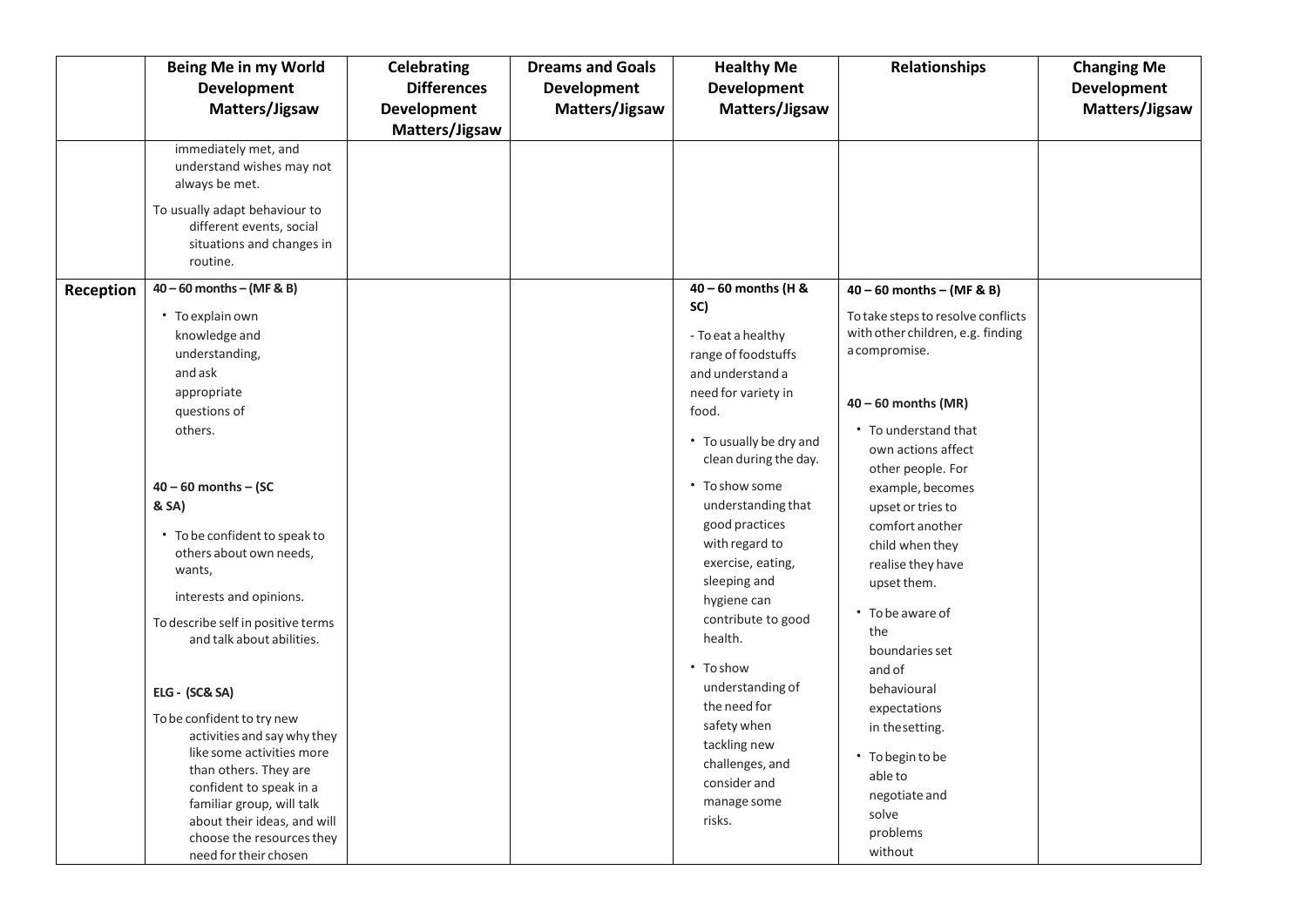| Being Me in my World                              | Celebrating        | <b>Dreams and Goals</b> | <b>Healthy Me</b>      | <b>Relationships</b>                                             | <b>Changing Me</b> |
|---------------------------------------------------|--------------------|-------------------------|------------------------|------------------------------------------------------------------|--------------------|
| <b>Development</b>                                | <b>Differences</b> | <b>Development</b>      | <b>Development</b>     |                                                                  | <b>Development</b> |
| Matters/Jigsaw                                    | <b>Development</b> | Matters/Jigsaw          | Matters/Jigsaw         |                                                                  | Matters/Jigsaw     |
|                                                   | Matters/Jigsaw     |                         |                        |                                                                  |                    |
| activities. They say when                         |                    |                         | To practice some       | aggression,                                                      |                    |
| they do or don't need                             |                    |                         | appropriate safety     | e.g. when                                                        |                    |
| help.                                             |                    |                         | measures without       | someone has                                                      |                    |
|                                                   |                    |                         | direct supervision.    | taken their                                                      |                    |
| $ELG - (MF & B)$                                  |                    |                         |                        | toy.                                                             |                    |
|                                                   |                    |                         | $ELG - (H & SC)$       |                                                                  |                    |
| To talk about how they and                        |                    |                         | To know the importance |                                                                  |                    |
| others show feelings, talk<br>about their own and |                    |                         | for good health of     |                                                                  |                    |
| others' behaviour and its                         |                    |                         | physical exercise      |                                                                  |                    |
| consequences, and know                            |                    |                         | and a healthy diet,    | ELG (MR)                                                         |                    |
| that some behaviour is                            |                    |                         | and talk about         |                                                                  |                    |
| unacceptable. They work                           |                    |                         | ways to keep           | To play cooperatively, taking                                    |                    |
| as part of a group or class                       |                    |                         | healthy and safe.      | turns with others. They take                                     |                    |
| and understand and<br>follow the rules. They      |                    |                         |                        | account of one another's ideas                                   |                    |
| adjust their behaviour to                         |                    |                         |                        | about how to organise their                                      |                    |
| different situations, and                         |                    |                         |                        | activity. They show sensitivity<br>to others' needs and feelings |                    |
| take changes of routine in                        |                    |                         |                        | and form positive relationships                                  |                    |
| their stride.                                     |                    |                         |                        | with adults and other children.                                  |                    |
|                                                   |                    |                         |                        |                                                                  |                    |
|                                                   |                    |                         |                        |                                                                  |                    |
|                                                   |                    |                         |                        | We are all Different                                             |                    |
|                                                   |                    |                         |                        | Build a special person - To                                      |                    |
|                                                   |                    |                         |                        | realise that each and everyone                                   |                    |
|                                                   |                    |                         |                        | of us is a unique and special                                    |                    |
|                                                   |                    |                         |                        | person.                                                          |                    |
|                                                   |                    |                         |                        | Looking at ourselves - To                                        |                    |
|                                                   |                    |                         |                        | understand and accept                                            |                    |
|                                                   |                    |                         |                        | similarities and differences                                     |                    |
|                                                   |                    |                         |                        | between people.                                                  |                    |
|                                                   |                    |                         |                        | Same and different - To                                          |                    |
|                                                   |                    |                         |                        | appreciate the similarities and                                  |                    |
|                                                   |                    |                         |                        | differences between boys and                                     |                    |
|                                                   |                    |                         |                        | girls including the correct                                      |                    |
|                                                   |                    |                         |                        | names of body parts.                                             |                    |
|                                                   |                    |                         |                        |                                                                  |                    |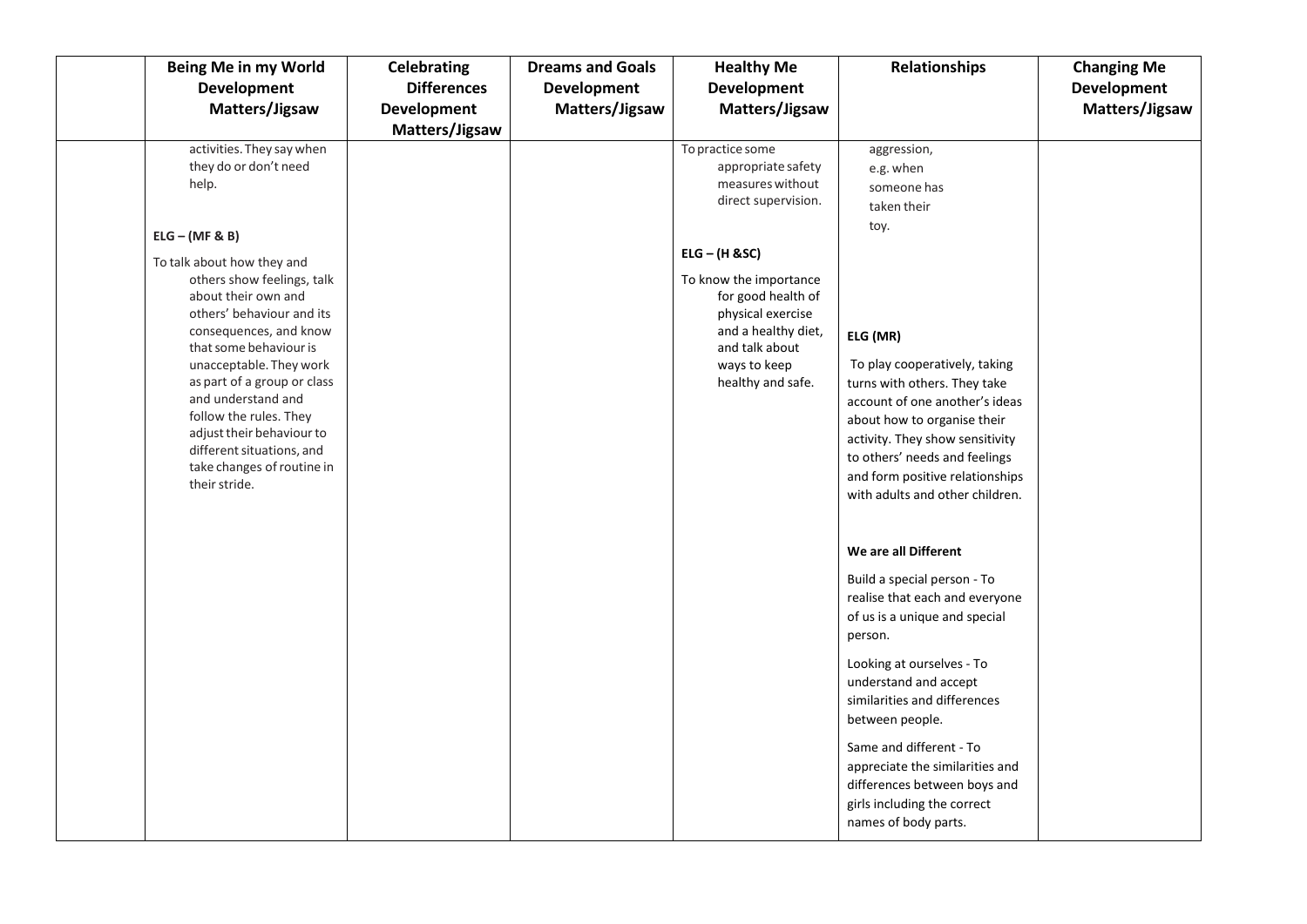|        | Being Me in my World<br><b>Development</b><br>Matters/Jigsaw                                                                                                                                      | <b>Celebrating</b><br><b>Differences</b><br><b>Development</b><br>Matters/Jigsaw                                                                                                                                                                                                                                             | <b>Dreams and Goals</b><br><b>Development</b><br>Matters/Jigsaw                                                                                                                                                                                                                                            | <b>Healthy Me</b><br><b>Development</b><br>Matters/Jigsaw                                                                                                                                                                                                     | <b>Relationships</b>                                                                                                                                                                                                                                                                                                                      | <b>Changing Me</b><br><b>Development</b><br>Matters/Jigsaw                                                                                                                                                                                                                                                                                                                     |
|--------|---------------------------------------------------------------------------------------------------------------------------------------------------------------------------------------------------|------------------------------------------------------------------------------------------------------------------------------------------------------------------------------------------------------------------------------------------------------------------------------------------------------------------------------|------------------------------------------------------------------------------------------------------------------------------------------------------------------------------------------------------------------------------------------------------------------------------------------------------------|---------------------------------------------------------------------------------------------------------------------------------------------------------------------------------------------------------------------------------------------------------------|-------------------------------------------------------------------------------------------------------------------------------------------------------------------------------------------------------------------------------------------------------------------------------------------------------------------------------------------|--------------------------------------------------------------------------------------------------------------------------------------------------------------------------------------------------------------------------------------------------------------------------------------------------------------------------------------------------------------------------------|
|        |                                                                                                                                                                                                   |                                                                                                                                                                                                                                                                                                                              |                                                                                                                                                                                                                                                                                                            |                                                                                                                                                                                                                                                               | Exploring friendship - To<br>recognise what a friend is and<br>things that friends share.                                                                                                                                                                                                                                                 |                                                                                                                                                                                                                                                                                                                                                                                |
| Year 1 | I can explain why my<br>class is a happy and safe<br>place to learn.<br>I can give different<br>examples where I or<br>others make my class<br>happy a nd safe.                                   | I can tell you some ways<br>that I am different and<br>similar to other people in<br>my class, and why this<br>makes us all special.<br>I can explain what<br>bullying is and how<br>being bullied might make<br>somebody feel.                                                                                              | I can explain how I feel<br>when I am successful<br>and how this can be<br>celebrated positively.<br>I can say why my internal<br>treasure chest is an<br>important place to store<br>positive feelings.                                                                                                   | I can explain why I think<br>my body is amazing and<br>can identify a range of<br>ways to keep it safe and<br>healthy.<br>I can give examples of<br>when being healthy can<br>help me feel happy.                                                             | I can explain why I have special<br>relationships with some people<br>and how these relationships<br>help me feel safe and good<br>about myself. I can also explain<br>how my qualities help these<br>relationships.<br>I can give examples of<br>behaviour in other people that I<br>appreciate and behaviours that<br>I don't like.     | I can compare how I am<br>now to when I was a<br>baby and explain some<br>of the changes that<br>will happen to me as I<br>get older. I can use the<br>correct names for penis,<br>testicles, anus, vagina,<br>vulva, and give reasons<br>why they are private.<br>I can explain why<br>some changes I might<br>experience might feel<br>better than others.                   |
| Year 2 | I can explain why my<br>behaviour can impact on<br>other people in my class.<br>I can compare my own<br>and my friends' choices<br>and can express why<br>some choices are better<br>than others. | I can explain that<br>sometimes people get<br>bullied because they are<br>seen to be different; this<br>might include people<br>who do not conform to<br>gender stereotypes.<br>I can explain how it feels<br>to have a friend and<br>be a friend. I can also<br>explain why it is OK to be<br>different from my<br>friends. | I can explain how I<br>played my part in a<br>group and the parts<br>other people played to<br>create an end product.<br>I can explain how our<br>skills complemented<br>each other.<br>I can explain how it felt<br>to be part of a group<br>and can identify a range<br>of feelings about group<br>work. | I can explain why foods<br>and medicines can<br>be good for my body<br>comparing my ideas<br>with less healthy/ unsafe<br>choices.<br>I can compare my own<br>and my friends' choices<br>and can express how<br>it feels to make healthy<br>and safe choices. | I can explain why some<br>things might make me<br>feel uncomfortable in a<br>relationship and compare<br>this with relationships<br>that make me feel safe<br>and special.<br>I can give examples of<br>some different problem solving<br>techniques and<br>explain how I might use<br>them in certain situations<br>in my relationships. | I can use the correct<br>terms to describe penis,<br>testicles, anus, vagina,<br>vulva and explain why<br>they are private. I can<br>explain why some types<br>of touches feel OK and<br>others don't.<br>I can tell you what<br>I like and don't like<br>about being a boy/<br>girl and getting older,<br>and recognise that<br>other people might feel<br>differently to me. |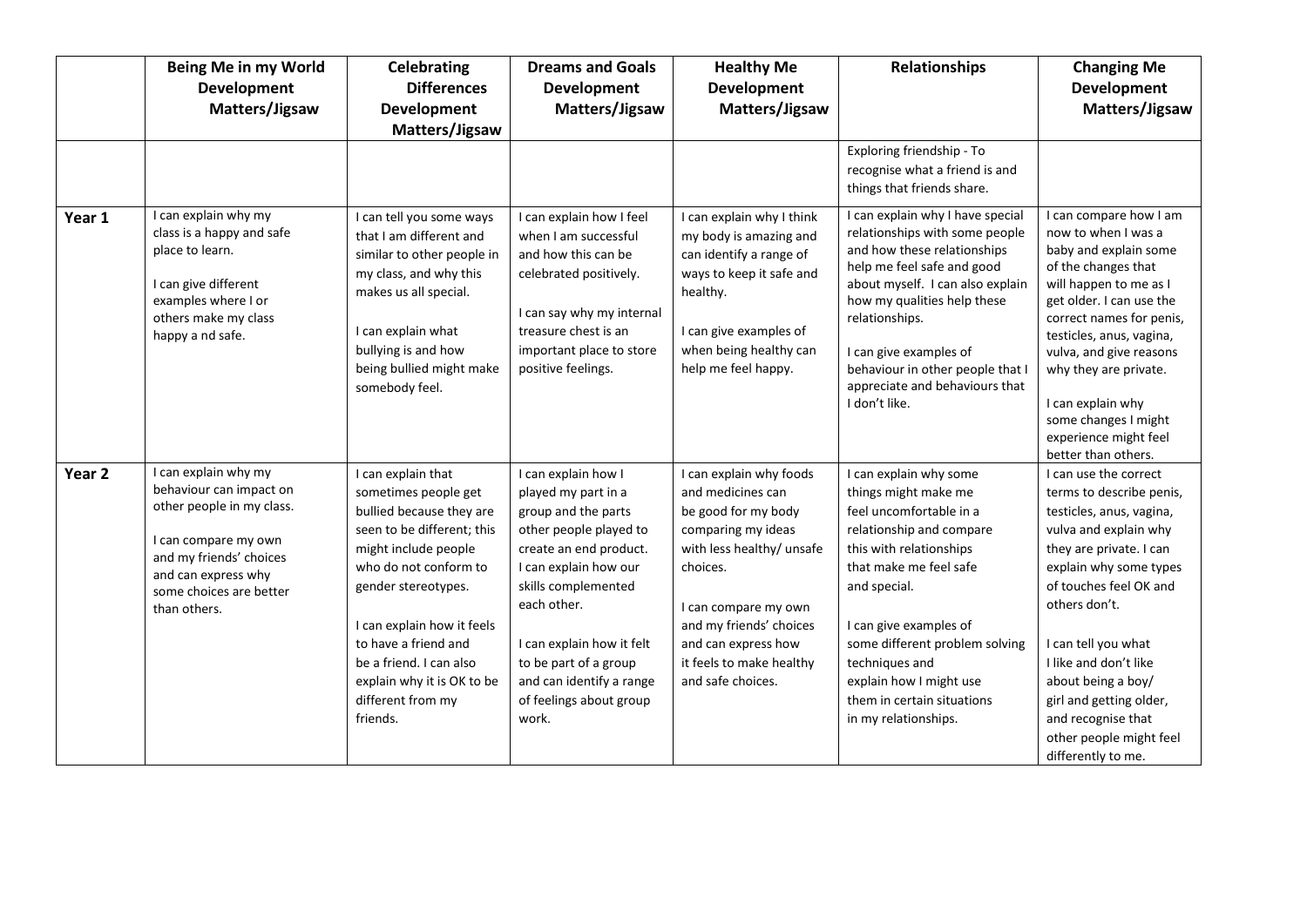|                   | Being Me in my World                                                                                                                                                                                                                                   | <b>Celebrating</b>                                                                                                                                                                                                                                                                                                                                    | <b>Dreams and Goals</b>                                                                                                                                                                                                                                                                         | <b>Healthy Me</b>                                                                                                                                                                                                                                                     | <b>Relationships</b>                                                                                                                                                                                                                                   | <b>Changing Me</b>                                                                                                                                                                                                                                                                                                                                                                                          |
|-------------------|--------------------------------------------------------------------------------------------------------------------------------------------------------------------------------------------------------------------------------------------------------|-------------------------------------------------------------------------------------------------------------------------------------------------------------------------------------------------------------------------------------------------------------------------------------------------------------------------------------------------------|-------------------------------------------------------------------------------------------------------------------------------------------------------------------------------------------------------------------------------------------------------------------------------------------------|-----------------------------------------------------------------------------------------------------------------------------------------------------------------------------------------------------------------------------------------------------------------------|--------------------------------------------------------------------------------------------------------------------------------------------------------------------------------------------------------------------------------------------------------|-------------------------------------------------------------------------------------------------------------------------------------------------------------------------------------------------------------------------------------------------------------------------------------------------------------------------------------------------------------------------------------------------------------|
|                   | <b>Development</b>                                                                                                                                                                                                                                     | <b>Differences</b>                                                                                                                                                                                                                                                                                                                                    | Development                                                                                                                                                                                                                                                                                     | <b>Development</b>                                                                                                                                                                                                                                                    |                                                                                                                                                                                                                                                        | <b>Development</b>                                                                                                                                                                                                                                                                                                                                                                                          |
|                   | Matters/Jigsaw                                                                                                                                                                                                                                         | <b>Development</b>                                                                                                                                                                                                                                                                                                                                    | Matters/Jigsaw                                                                                                                                                                                                                                                                                  | Matters/Jigsaw                                                                                                                                                                                                                                                        |                                                                                                                                                                                                                                                        | Matters/Jigsaw                                                                                                                                                                                                                                                                                                                                                                                              |
|                   |                                                                                                                                                                                                                                                        | Matters/Jigsaw                                                                                                                                                                                                                                                                                                                                        |                                                                                                                                                                                                                                                                                                 |                                                                                                                                                                                                                                                                       |                                                                                                                                                                                                                                                        |                                                                                                                                                                                                                                                                                                                                                                                                             |
| Year <sub>3</sub> | I can explain how my<br>behaviour can affect how<br>others feel and behave.<br>I can explain why it is<br>important to have rules<br>and how that helps me<br>and others in my class<br>learn. I can explain why<br>it is important to feel<br>valued. | I can describe different<br>conflicts that might<br>happen in family or<br>friendship groups and<br>how words can be used<br>in hurtful or kind ways<br>when conflicts happen.<br>I can tell you how being<br>involved with a conflict<br>makes me feel and can<br>offer strategies to help<br>the situation. e.g. Solve<br>It Together or asking for | I can explain the different<br>ways that help me learn<br>and what I need to do to<br>improve.<br>I am confident and<br>positive when I share<br>my success with others.<br>I can explain how these<br>feelings can be stored<br>in my internal treasure<br>chest and why this is<br>important. | I can identify things,<br>people and places that I<br>need to keep safe from,<br>and can tell you some<br>strategies for keeping<br>myself safe and healthy<br>including who to go to<br>for help.<br>I can express how being<br>anxious/ scared and<br>unwell feels. | I can explain how my life<br>is influenced positively<br>by people I know and<br>also by people from other<br>countries.<br>I can explain why my<br>choices might affect my<br>family, friendships and<br>people around the world<br>who I don't know. | I can explain how boys'<br>and girls' bodies change<br>on the inside/outside<br>during the growing up<br>process and can tell you<br>why these changes are<br>necessary so that their<br>bodies can make babies<br>when they grow up.<br>I recognise how I feel<br>about these changes<br>happening to me and can<br>suggest some ideas to                                                                  |
| Year 4            | can explain why being<br>listened to and listening<br>to others is important in<br>my school community.<br>can explain why being<br>democratic is important<br>and can help me and<br>others feel valued.                                              | help<br>I can tell you a time when<br>my first impression of<br>someone changed as I<br>got to know them.<br>I can also explain why<br>bullying might be difficult<br>to spot and what to do<br>about it if I'm not sure.<br>I can explain why it is<br>good to accept myself<br>and others for who we<br>are.                                        | I can plan and set new<br>goals even after a<br>disappointment.<br>I can explain what it<br>means to be resilient<br>and to have a positive<br>attitude.                                                                                                                                        | I can recognise when<br>people are putting me<br>under pressure and can<br>explain ways to resist<br>this when I want to.<br>I can identify feelings<br>of anxiety and fear<br>associated with peer<br>pressure.                                                      | I can recognise how<br>people are feeling when<br>they miss a special<br>person or animal.<br>I can give ways that<br>might help me manage<br>my feelings when<br>missing a special person<br>or animal.                                               | cope with these feelings.<br>I can summarise the<br>changes that happen to<br>boys' and girls' bodies<br>that prepare them for<br>making a baby when<br>they are older.<br>I can explain some of the<br>choices I might make in<br>the future and some of<br>the choices that I have<br>no control over. I can<br>offer some suggestions<br>about how I might<br>manage my feelings<br>when changes happen. |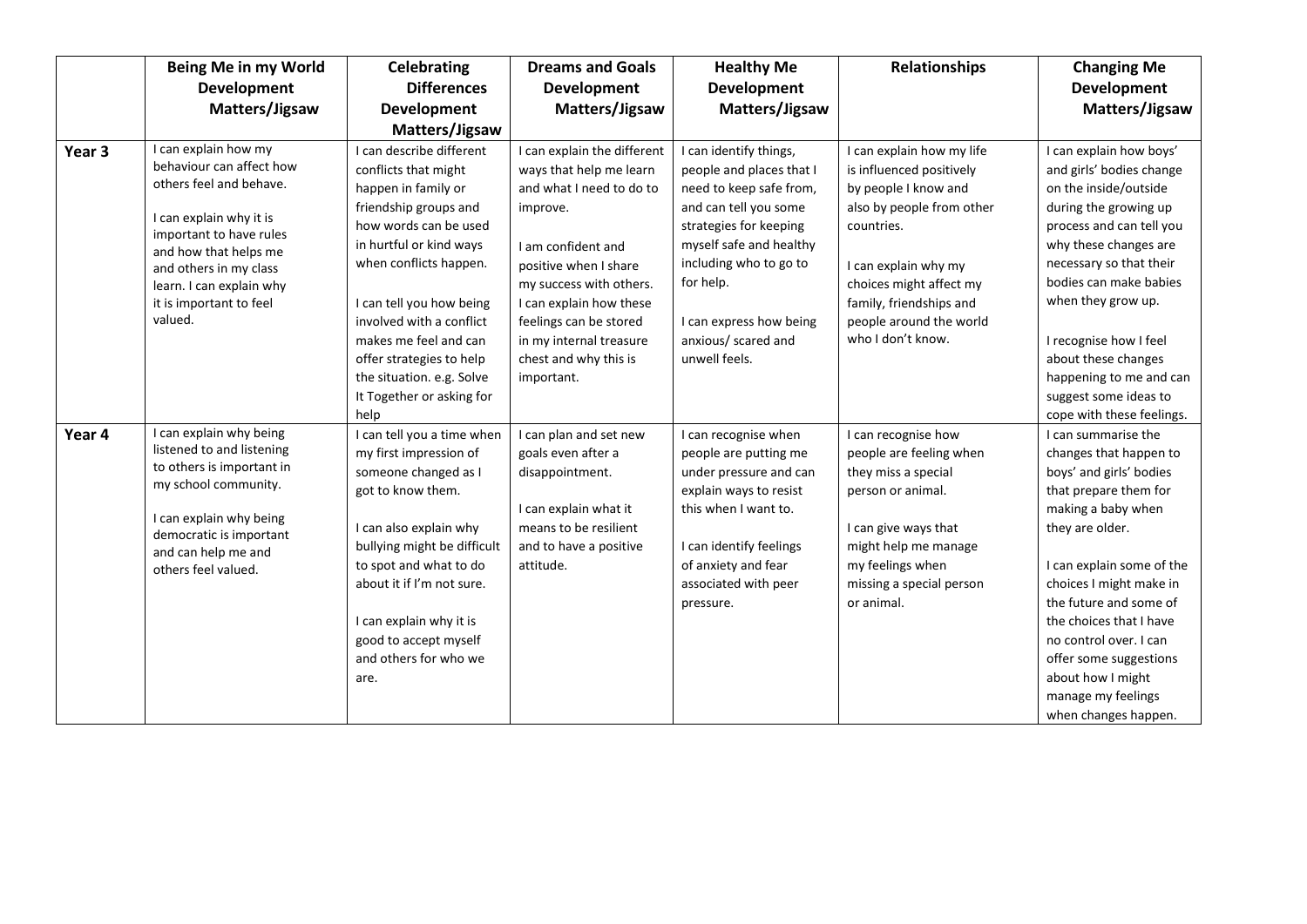|        | Being Me in my World                                                                                                                                                                                                                                                                                                                                                | <b>Celebrating</b>                                                                                                                                                                                                                                                                                                                                                                             | <b>Dreams and Goals</b>                                                                                                                                                                                                      | <b>Healthy Me</b>                                                                                                                                                                                                                                                                                                                                  | <b>Relationships</b>                                                                                                                                                                                                                                                                                                                                                                                                                                     | <b>Changing Me</b>                                                                                                                                                                                                                                                                                                                                                             |
|--------|---------------------------------------------------------------------------------------------------------------------------------------------------------------------------------------------------------------------------------------------------------------------------------------------------------------------------------------------------------------------|------------------------------------------------------------------------------------------------------------------------------------------------------------------------------------------------------------------------------------------------------------------------------------------------------------------------------------------------------------------------------------------------|------------------------------------------------------------------------------------------------------------------------------------------------------------------------------------------------------------------------------|----------------------------------------------------------------------------------------------------------------------------------------------------------------------------------------------------------------------------------------------------------------------------------------------------------------------------------------------------|----------------------------------------------------------------------------------------------------------------------------------------------------------------------------------------------------------------------------------------------------------------------------------------------------------------------------------------------------------------------------------------------------------------------------------------------------------|--------------------------------------------------------------------------------------------------------------------------------------------------------------------------------------------------------------------------------------------------------------------------------------------------------------------------------------------------------------------------------|
|        | <b>Development</b>                                                                                                                                                                                                                                                                                                                                                  | <b>Differences</b>                                                                                                                                                                                                                                                                                                                                                                             | <b>Development</b>                                                                                                                                                                                                           | <b>Development</b>                                                                                                                                                                                                                                                                                                                                 |                                                                                                                                                                                                                                                                                                                                                                                                                                                          | <b>Development</b>                                                                                                                                                                                                                                                                                                                                                             |
|        | Matters/Jigsaw                                                                                                                                                                                                                                                                                                                                                      | <b>Development</b>                                                                                                                                                                                                                                                                                                                                                                             | Matters/Jigsaw                                                                                                                                                                                                               | Matters/Jigsaw                                                                                                                                                                                                                                                                                                                                     |                                                                                                                                                                                                                                                                                                                                                                                                                                                          | Matters/Jigsaw                                                                                                                                                                                                                                                                                                                                                                 |
|        |                                                                                                                                                                                                                                                                                                                                                                     | Matters/Jigsaw                                                                                                                                                                                                                                                                                                                                                                                 |                                                                                                                                                                                                                              |                                                                                                                                                                                                                                                                                                                                                    |                                                                                                                                                                                                                                                                                                                                                                                                                                                          |                                                                                                                                                                                                                                                                                                                                                                                |
| Year 5 | I can compare my life<br>with other people in my<br>country and explain why<br>we have rules, rights and<br>responsibilities to try and<br>make the school and the<br>wider community a fair<br>place.<br>I can explain how the<br>actions of one person<br>can affect another and<br>can give examples of<br>this from school and<br>a wider community<br>context. | I can explain the<br>differences between<br>direct and indirect types<br>of bullying and can offer<br>a range of strategies to<br>help myself and others<br>if we become involved<br>(directly or indirectly) in<br>a<br>bullying situation.<br>I can explain why<br>racism and other forms<br>of discrimination are<br>unkind. I can express<br>how I feel about<br>discriminatory behaviour. | I can compare my hopes<br>and dreams with those<br>of young people from<br>different cultures.<br>I can reflect on the hopes<br>and dreams of young<br>people from another<br>culture and explain how<br>this makes me feel. | I can explain different<br>roles that food and<br>substances can play in<br>people's lives. I can also<br>explain how people can<br>develop eating problems<br>(disorders) relating to<br>body image pressures<br>and how smoking<br>and alcohol misuse is<br>unhealthy.<br>I can summarise different<br>ways that I respect and<br>value my body. | I can compare different<br>types of friendships and<br>the feelings associated<br>with them. I can also<br>explain how to stay safe<br>when using technology<br>to communicate with my<br>friends, including how<br>to stand up for myself,<br>negotiate and to resist<br>peer pressure.<br>I can apply strategies<br>to manage my feelings<br>and the pressures I may<br>face to use technology in<br>ways that may be risky<br>or cause harm to myself | I can explain how boys<br>and girls change during<br>puberty and why looking<br>after myself physically<br>and emotionally is<br>important. I can also<br>summarise the process<br>of conception.<br>I can express how I feel<br>about the changes that<br>will happen to me during<br>puberty. I accept these<br>changes might happen<br>at different times to my<br>friends. |
| Year 6 | I can explain how my<br>choices can have an<br>impact on people in my<br>immediate community<br>and globally.<br>I can empathise with<br>others in my community<br>and globally and explain<br>how this can influence<br>the choices I make.                                                                                                                        | I can explain ways in<br>which difference can be<br>a source of conflict or a<br>cause for celebration.<br>I can show empathy<br>with people in situations<br>where their difference is<br>a source of conflict or a<br>cause for celebration.                                                                                                                                                 | I can explain different<br>ways to work with others<br>to help make the world a<br>better place.<br>I can explain what<br>motivates me to make<br>the world a better place.                                                  | I can explain when<br>substances including<br>alcohol are being used<br>anti-socially or being<br>misused and the impact<br>this can have on an<br>individual and others.<br>I can identify and apply<br>skills to keep myself<br>emotionally healthy and<br>to manage stress and<br>pressure.                                                     | or others.<br>I can identify when<br>people may be<br>experiencing feelings<br>associated with loss and<br>also recognise when<br>people are trying to gain<br>power or control.<br>I can explain the feelings<br>I might experience if I<br>lose somebody special<br>and when I need to stand<br>up for myself and my<br>friends in real or online<br>situations. I can offer<br>strategies to help me<br>manage these feelings<br>and situations.      | I can describe how a<br>baby develops from<br>conception through<br>the nine months of<br>pregnancy, and how it is<br>born.<br>I recognise how I<br>feel when I reflect on<br>becoming a teenager<br>and how I feel about the<br>development and birth of<br>a baby.                                                                                                           |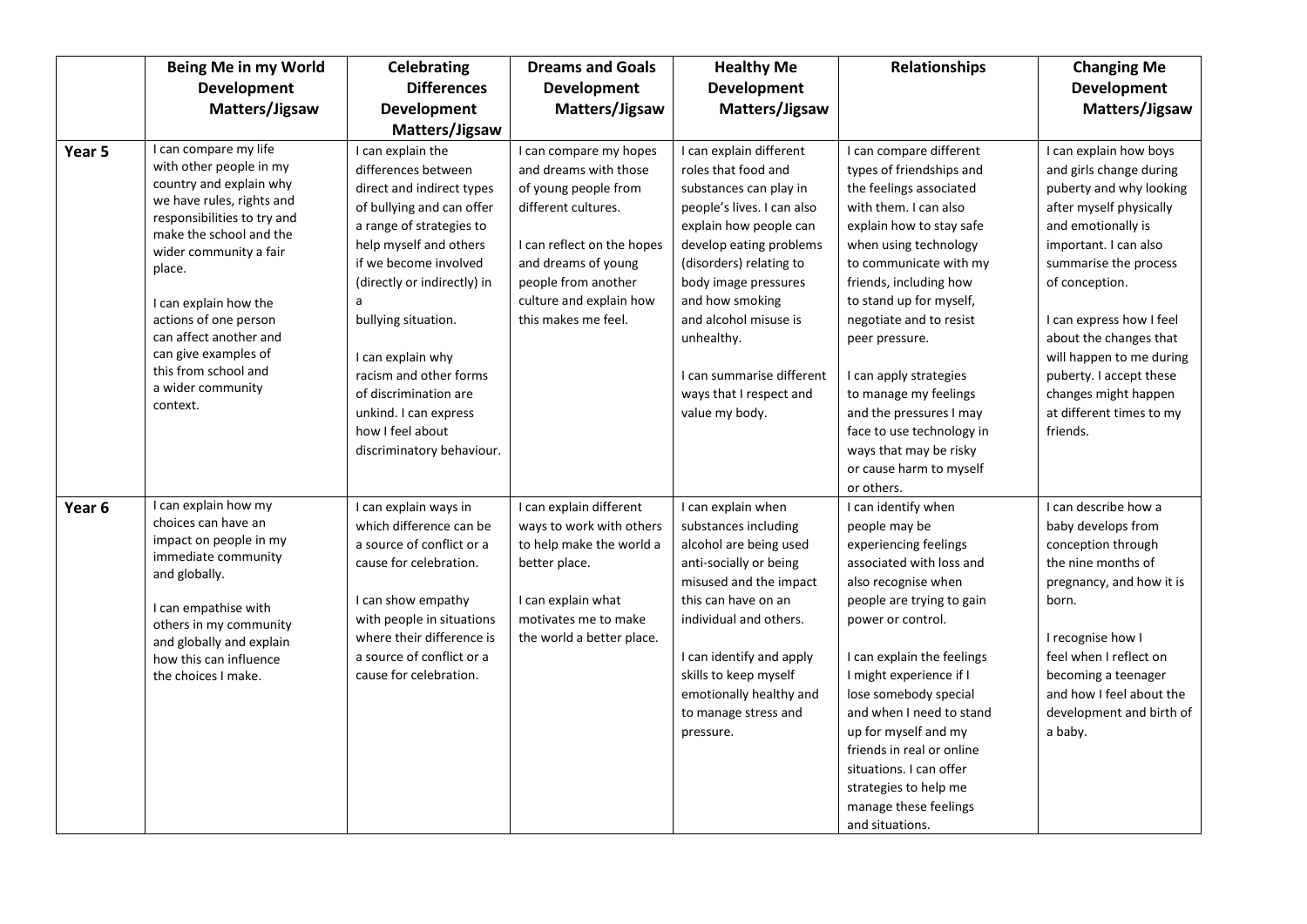## PSHE Vocabulary Progression

|                   | Being Me in my World                                                                                                                                                                                        | <b>Celebrating</b>                                                                                                                                                                                                                                                     | <b>Dreams and Goals</b>                                                                                                                                                                                                                                                        | <b>Healthy Me</b>                                                                                                                                                                                                                                      | Relationships                                                                                                                                                                                                                                                                                                                                                                                                                                                                                     | <b>Changing Me</b>                                                                                                                                                                                                                                                                                                                                                                                                                                                                                                    |
|-------------------|-------------------------------------------------------------------------------------------------------------------------------------------------------------------------------------------------------------|------------------------------------------------------------------------------------------------------------------------------------------------------------------------------------------------------------------------------------------------------------------------|--------------------------------------------------------------------------------------------------------------------------------------------------------------------------------------------------------------------------------------------------------------------------------|--------------------------------------------------------------------------------------------------------------------------------------------------------------------------------------------------------------------------------------------------------|---------------------------------------------------------------------------------------------------------------------------------------------------------------------------------------------------------------------------------------------------------------------------------------------------------------------------------------------------------------------------------------------------------------------------------------------------------------------------------------------------|-----------------------------------------------------------------------------------------------------------------------------------------------------------------------------------------------------------------------------------------------------------------------------------------------------------------------------------------------------------------------------------------------------------------------------------------------------------------------------------------------------------------------|
|                   | <b>Development</b>                                                                                                                                                                                          | <b>Differences</b>                                                                                                                                                                                                                                                     | <b>Development</b>                                                                                                                                                                                                                                                             | <b>Development</b>                                                                                                                                                                                                                                     | Development                                                                                                                                                                                                                                                                                                                                                                                                                                                                                       | <b>Development</b>                                                                                                                                                                                                                                                                                                                                                                                                                                                                                                    |
|                   | Matters/Jigsaw                                                                                                                                                                                              | <b>Development</b>                                                                                                                                                                                                                                                     | Matters/Jigsaw                                                                                                                                                                                                                                                                 | Matters/Jigsaw                                                                                                                                                                                                                                         | Matters/Jigsaw                                                                                                                                                                                                                                                                                                                                                                                                                                                                                    | Matters/Jigsaw                                                                                                                                                                                                                                                                                                                                                                                                                                                                                                        |
|                   |                                                                                                                                                                                                             | Matters/Jigsaw                                                                                                                                                                                                                                                         |                                                                                                                                                                                                                                                                                |                                                                                                                                                                                                                                                        |                                                                                                                                                                                                                                                                                                                                                                                                                                                                                                   |                                                                                                                                                                                                                                                                                                                                                                                                                                                                                                                       |
| <b>Nursery</b>    |                                                                                                                                                                                                             |                                                                                                                                                                                                                                                                        |                                                                                                                                                                                                                                                                                |                                                                                                                                                                                                                                                        |                                                                                                                                                                                                                                                                                                                                                                                                                                                                                                   |                                                                                                                                                                                                                                                                                                                                                                                                                                                                                                                       |
| Reception         |                                                                                                                                                                                                             |                                                                                                                                                                                                                                                                        |                                                                                                                                                                                                                                                                                |                                                                                                                                                                                                                                                        |                                                                                                                                                                                                                                                                                                                                                                                                                                                                                                   |                                                                                                                                                                                                                                                                                                                                                                                                                                                                                                                       |
| Year 1            | Safe, special, calm, belonging,<br>rights, responsibilities,<br>learning charter, rewards,<br>proud, consequences, upset,<br>disappointed, illustration                                                     | Similar, similarity, same as,<br>different from, difference,<br>bullying, bullying<br>behaviour, deliberate, on<br>purpose, unfair, included,<br>bully, celebration, special,<br>unique                                                                                | Proud, success,<br>achievement, goal,<br>treasure, coins, learning,<br>stepping stones, process,<br>garden, dreams, working<br>together, teamwork,<br>achievement, celebrate,<br>stretchy, challenge,<br>feelings, obstacle,<br>overcome, achieve,<br>internal treasure chest, | Healthy, unhealthy,<br>balanced, exercise, sleep,<br>choices, clean, body parts,<br>toiletry items e.g.<br>toothbrush, shampoo,<br>hygienic, safe, medicines,<br>trust, safety, green cross<br>code, eyes, ears, look,<br>listen, wait, keeping clean, | Family, belong, different, same,<br>friends, friendship, qualities,<br>caring, sharing, kind, greeting,<br>touch, feel, texture, like, dislike,<br>help, helpful, community, feelings,<br>confidence, praise, qualities, skills,<br>self-belief, incredible, proud,<br>celebrate, relationships, special,<br>appreciate                                                                                                                                                                           | Changes, life cycle, baby<br>adulthood, grown up,<br>growing up, mature, male,<br>female, vagina, penis,<br>testicles, vulva, anus,<br>learn, new, grow, feelings,<br>anxious, worried, excited,<br>coping                                                                                                                                                                                                                                                                                                            |
| Year <sub>2</sub> | Worries, hopes, fears, belonging,<br>rights, responsibilities,<br>responsible, actions, praise,<br>reward, consequence,<br>positive, negative, choices,<br>cooperate, learning charter,<br>problem-solving, | Boys, girls, similarities,<br>assumptions, shield,<br>stereotypes, differences,<br>special, bully, purpose,<br>kind, unkind, feelings, sad,<br>lonely, help, on purpose,<br>stand up for, male, female,<br>diversity, fairness,<br>kindness, friends, unique,<br>value | Realistic, proud, success,<br>celebrate, achievement,<br>goal, strengths, persevere,<br>challenge, difficult, easy,<br>learning together, partner,<br>teamwork, product, dream<br>bird, group, problem-solve,<br>dream, garden, proud                                          | Healthy choices, lifestyle,<br>motivation, relax,<br>relaxation, tense, calm,<br>healthy, unhealthy,<br>dangerous, medicines, safe,<br>body, balanced diet,<br>portion, proportion, energy,<br>fuel, nutritious,                                       | Family, different, similarities,<br>special, relationship, important,<br>cooperate, touch, physical<br>contact, communication, hugs,<br>like, dislike, acceptable, not<br>acceptable, friends, likes/dislikes,<br>conflict, point of view, positive<br>problem solving, secret, surprise,<br>good secret, worry secret, telling,<br>adult, trust, surprised, happy, sad,<br>frightened, trust, trustworthy,<br>honesty, reliability, compliments,<br>celebrate, positive, negative,<br>appreciate | Change, grow, life cycle,<br>control, baby, adult, fully<br>grown, growing up, old,<br>young, change, respect,<br>appearance, physical,<br>baby, toddler, child,<br>teenager, adult,<br>independent, timeline,<br>freedom, responsibilities,<br>male, female, vagina,<br>penis, testicles, vulva,<br>anus, public, private,<br>touch, texture, cuddle,<br>hug, squeeze, like, dislike,<br>acceptable, unacceptable,<br>comfortable,<br>uncomfortable, change,<br>looking forward, excited,<br>nervous, anxious, happy |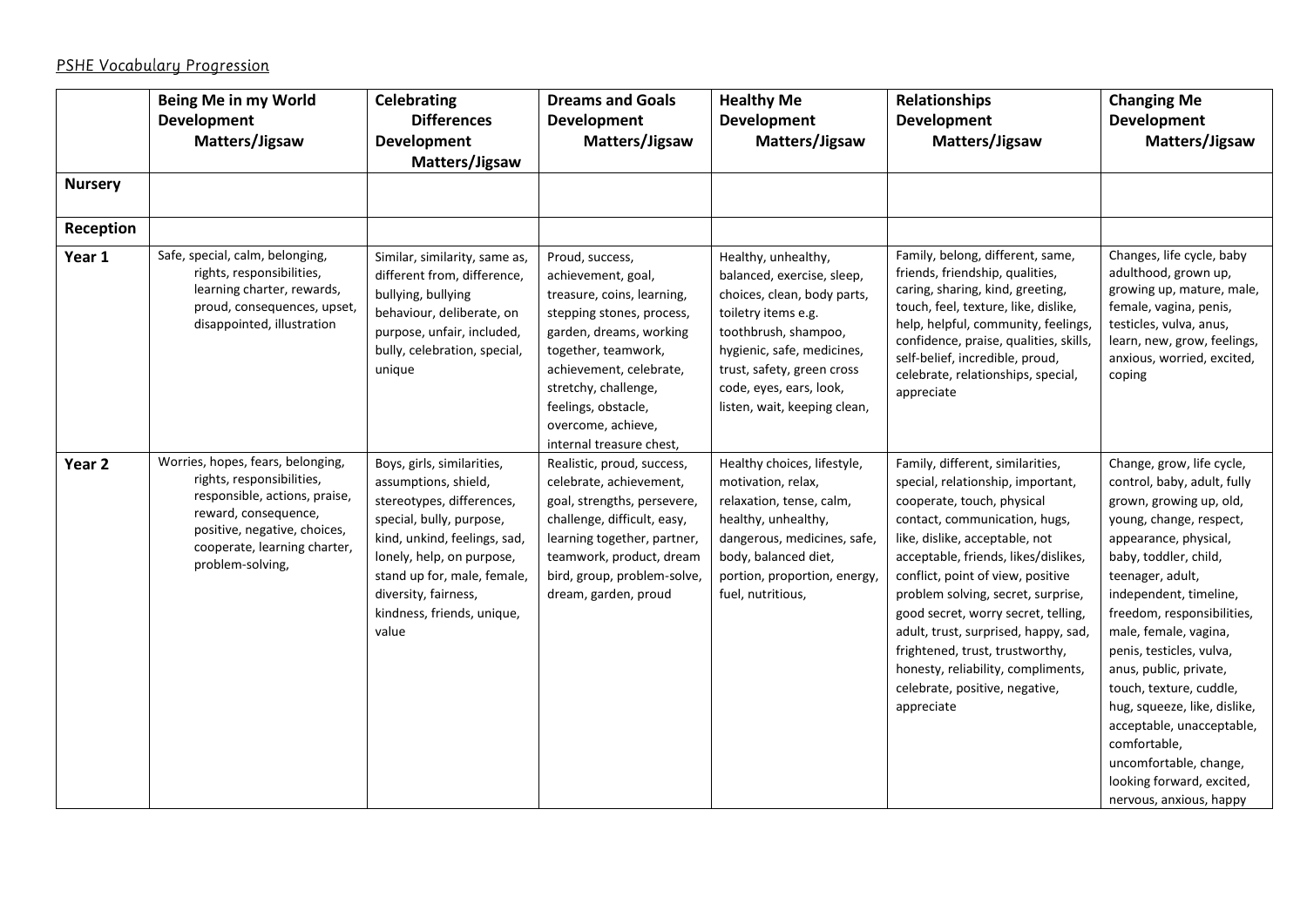|        | Being Me in my World                                                                                                                                                                                                                                                                                                                                                                                            | <b>Celebrating</b>                                                                                                                                                                                                                                                                                                                                                                                  | <b>Dreams and Goals</b>                                                                                                                                                                                                                                                                                                                                                                                          | <b>Healthy Me</b>                                                                                                                                                                                                                                                       | <b>Relationships</b>                                                                                                                                                                                                                                                                                                                                                                                                                                                                                                                                       | <b>Changing Me</b>                                                                                                                                                                                                                                                                                                                                                                                                                                                                                                                                                                 |
|--------|-----------------------------------------------------------------------------------------------------------------------------------------------------------------------------------------------------------------------------------------------------------------------------------------------------------------------------------------------------------------------------------------------------------------|-----------------------------------------------------------------------------------------------------------------------------------------------------------------------------------------------------------------------------------------------------------------------------------------------------------------------------------------------------------------------------------------------------|------------------------------------------------------------------------------------------------------------------------------------------------------------------------------------------------------------------------------------------------------------------------------------------------------------------------------------------------------------------------------------------------------------------|-------------------------------------------------------------------------------------------------------------------------------------------------------------------------------------------------------------------------------------------------------------------------|------------------------------------------------------------------------------------------------------------------------------------------------------------------------------------------------------------------------------------------------------------------------------------------------------------------------------------------------------------------------------------------------------------------------------------------------------------------------------------------------------------------------------------------------------------|------------------------------------------------------------------------------------------------------------------------------------------------------------------------------------------------------------------------------------------------------------------------------------------------------------------------------------------------------------------------------------------------------------------------------------------------------------------------------------------------------------------------------------------------------------------------------------|
|        | <b>Development</b>                                                                                                                                                                                                                                                                                                                                                                                              | <b>Differences</b>                                                                                                                                                                                                                                                                                                                                                                                  | <b>Development</b>                                                                                                                                                                                                                                                                                                                                                                                               | <b>Development</b>                                                                                                                                                                                                                                                      | <b>Development</b>                                                                                                                                                                                                                                                                                                                                                                                                                                                                                                                                         | <b>Development</b>                                                                                                                                                                                                                                                                                                                                                                                                                                                                                                                                                                 |
|        | Matters/Jigsaw                                                                                                                                                                                                                                                                                                                                                                                                  | <b>Development</b>                                                                                                                                                                                                                                                                                                                                                                                  | Matters/Jigsaw                                                                                                                                                                                                                                                                                                                                                                                                   | Matters/Jigsaw                                                                                                                                                                                                                                                          | Matters/Jigsaw                                                                                                                                                                                                                                                                                                                                                                                                                                                                                                                                             | Matters/Jigsaw                                                                                                                                                                                                                                                                                                                                                                                                                                                                                                                                                                     |
|        |                                                                                                                                                                                                                                                                                                                                                                                                                 | Matters/Jigsaw                                                                                                                                                                                                                                                                                                                                                                                      |                                                                                                                                                                                                                                                                                                                                                                                                                  |                                                                                                                                                                                                                                                                         |                                                                                                                                                                                                                                                                                                                                                                                                                                                                                                                                                            |                                                                                                                                                                                                                                                                                                                                                                                                                                                                                                                                                                                    |
| Year 3 | Welcome, valued, achievements,<br>proud, pleased, personal<br>goal, praise, acknowledge,<br>affirm, emotions, feelings,<br>nightmare, fears, worries,<br>solutions, support, rights,<br>responsibilities, learning<br>charter, nightmare, dream,<br>behaviour, rewards,<br>consequences, actions,<br>feelings, fairness, choice,<br>cooperate, group dynamics,<br>teamwork, view point, ideal<br>school, belong | Family, loving, caring, safe,<br>connected, difference,<br>special, conflict, solve it<br>together, solutions,<br>resolve, witness,<br>bystander, bullying, gay,<br>unkind, feelings, tell,<br>consequences, hurtful,<br>compliment, special,<br>unique, difference,<br>similarity                                                                                                                  | Perseverance, challenges,<br>success, obstacles, dreams,<br>goals, ambitions, future,<br>aspirations, garden,<br>decoration, teamwork,<br>enterprise, design,<br>cooperation, product,<br>strengths, motivated,<br>enthusiastic, excited,<br>efficient, responsible,<br>obstacles, frustration,<br>'solve it together'<br>technique, solution,<br>teamwork, review,<br>learning, success,<br>celebrate, evaluate | Oxygen, energy,<br>calories/kilojoules,<br>heartbeat, lungs, heart,<br>fitness, labels, sugar, fa,<br>saturated fat, healthy,<br>drugs, attitude, safe,<br>anxious, scared, strategy,<br>advice, harmful, risk,<br>feelings, complex,<br>appreciate, body, choice       | Men, women, male, female,<br>unisex, role, job, responsibilities,<br>differences, similarities, respect,<br>stereotype, conflict, solution,<br>problem solving, friendship, win-<br>win, safe, unsafe, risky, internet,<br>social media, private messaging<br>(PM), gaming, global,<br>communications, transport,<br>interconnected, food journeys,<br>climate, trade, inequality, needs,<br>wants, rights, deprivation, united<br>nations, equality, justice,<br>happiness, celebrating,<br>relationships, friendship, family,<br>thank you, appreciation | Changes, birth, animals,<br>babies, mother, growing<br>up, uterus, womb/uterus,<br>nutrients, survive, love,<br>affection, care, change,<br>puberty, control, puberty,<br>male, female, testicles,<br>sperm, penis, ovaries, egg,<br>ovum/ova, vagina,<br>stereotypes, tasks, roles,<br>challenge, looking forward,<br>excited, nervous, anxious,<br>happy                                                                                                                                                                                                                         |
| Year 4 | Included, excluded, welcome,<br>valued, team, charter, role,<br>job description, school<br>community, responsibility,<br>rights, democracy, reward,<br>consequence, democratic,<br>decisions, voting, authority,<br>learning charter,<br>contribution, observer,<br>choices, UN convention on<br><b>Rights of Child</b>                                                                                         | Character, assumption,<br>judgement, surprised,<br>different, appearance,<br>accept, assumption,<br>influence, appearance,<br>opinion, attitude, bullying,<br>friend, secret, deliberate,<br>on purpose, bystander,<br>witness, problem solve,<br>cyber-bullying, text<br>message, website, troll,<br>special, unique, different,<br>characteristics, physical<br>features, impression,<br>changed, | Dream, hope, goal,<br>determination,<br>perseverance, resilience,<br>positive experiences, cope,<br>plans, help, positive<br>attitude, disappointment,<br>fears, hurt, self-belief,<br>motivation, commitment,<br>teamwork, enterprise,<br>design, cooperation,<br>review, learning, strengths,<br>success, celebrate,<br>evaluate                                                                               | Friendships, emotions,<br>healthy, relationships,<br>friendship groups, value,<br>roles, leader, follower,<br>assertive, agree/disagree,<br>smoking, pressure, peers,<br>guilt, advice, alcohol, liver,<br>disease, anxiety, fear,<br>believe, opinion, right,<br>wrong | Relationship, close, jealousy,<br>problem-solve, emotions,<br>positive, negative, loss, strategy,<br>shock, disbelief, numb, denial,<br>anger, guilt, sadness, pain,<br>despair, hopelessness, relief,<br>acceptance, depression, souvenir,<br>memento, memorial, special,<br>remember, friendships, negotiate,<br>compromise, trust, loyalty, anger,<br>betrayal, empathy, boyfriend,<br>girlfriend, attraction, pressure,<br>personal, comfortable, love,<br>appreciation, symbol, care                                                                  | Personal, unique,<br>characteristics, parents,<br>sperm, egg/ovum, penis,<br>testicles, vagina/vulva,<br>womb/uterus, ovaries,<br>making love, sex, sexual<br>intercourse, having sex,<br>fertilise, conception,<br>puberty, menstruation,<br>periods, circle, seasons,<br>change, control,<br>acceptance, scared, empty,<br>peaceful, happy, sad,<br>nervous, proud, excited,<br>anxious, shy, grumpy,<br>apprehensive, accepting,<br>worried, frustrated, angry,<br>disappointed, hurt,<br>jealous, frightened,<br>unsure, uncertain,<br>confused, miserable,<br>looking forward |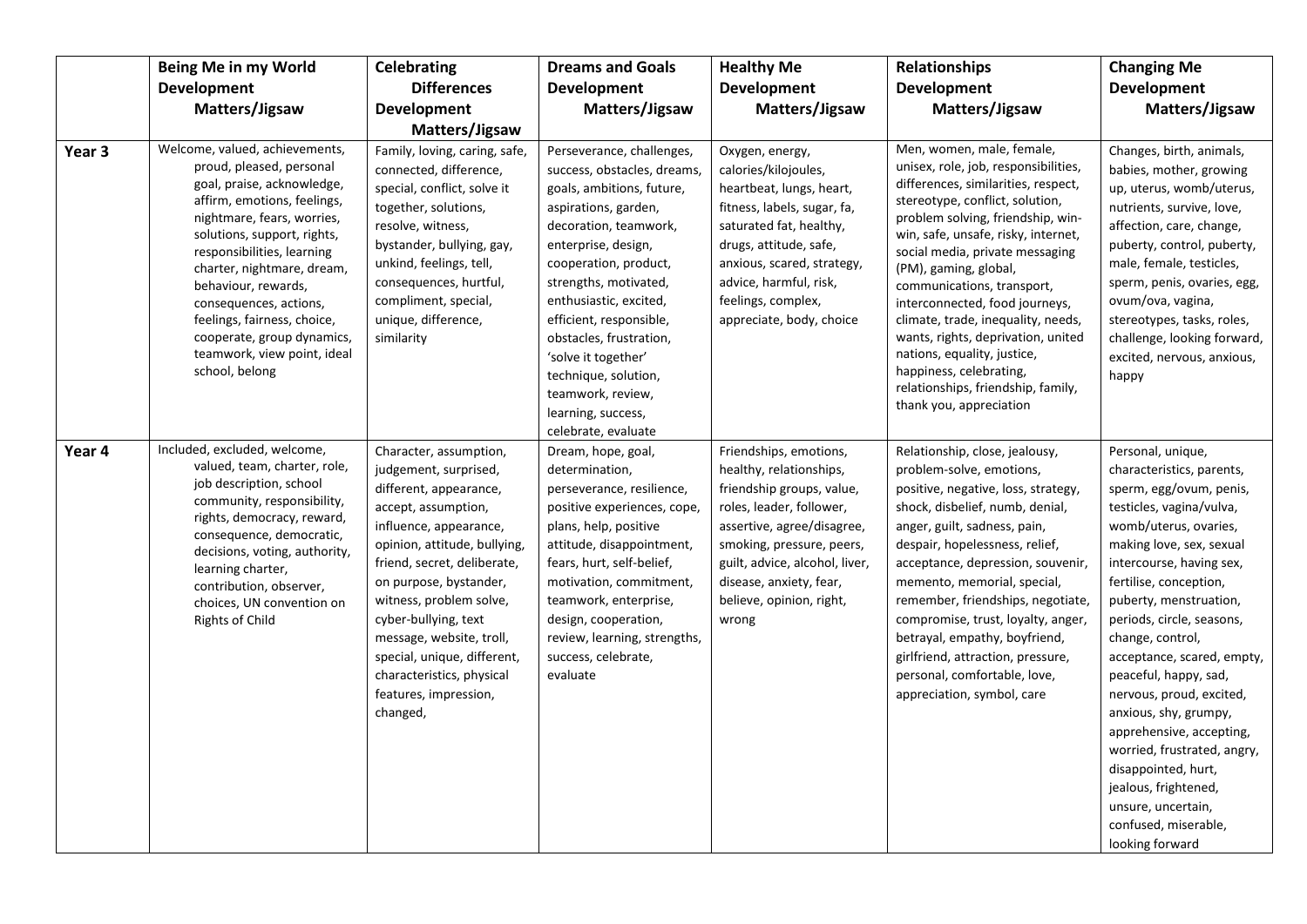|        | Being Me in my World                                                                                                                                                                                                                                                                                                                                 | <b>Celebrating</b>                                                                                                                                                                                                                                                                                                                                                                   | <b>Dreams and Goals</b>                                                                                                                                                                                                                                                                                                                | <b>Healthy Me</b>                                                                                                                                                                                                                                                                                                                                                                                                    | Relationships                                                                                                                                                                                                                                                                                                                                                                                           | <b>Changing Me</b>                                                                                                                                                                                                                                                                                                                                                                                                                                                                                                                                                                                                                                                                                                                |
|--------|------------------------------------------------------------------------------------------------------------------------------------------------------------------------------------------------------------------------------------------------------------------------------------------------------------------------------------------------------|--------------------------------------------------------------------------------------------------------------------------------------------------------------------------------------------------------------------------------------------------------------------------------------------------------------------------------------------------------------------------------------|----------------------------------------------------------------------------------------------------------------------------------------------------------------------------------------------------------------------------------------------------------------------------------------------------------------------------------------|----------------------------------------------------------------------------------------------------------------------------------------------------------------------------------------------------------------------------------------------------------------------------------------------------------------------------------------------------------------------------------------------------------------------|---------------------------------------------------------------------------------------------------------------------------------------------------------------------------------------------------------------------------------------------------------------------------------------------------------------------------------------------------------------------------------------------------------|-----------------------------------------------------------------------------------------------------------------------------------------------------------------------------------------------------------------------------------------------------------------------------------------------------------------------------------------------------------------------------------------------------------------------------------------------------------------------------------------------------------------------------------------------------------------------------------------------------------------------------------------------------------------------------------------------------------------------------------|
|        | <b>Development</b>                                                                                                                                                                                                                                                                                                                                   | <b>Differences</b>                                                                                                                                                                                                                                                                                                                                                                   | <b>Development</b>                                                                                                                                                                                                                                                                                                                     | <b>Development</b>                                                                                                                                                                                                                                                                                                                                                                                                   | <b>Development</b>                                                                                                                                                                                                                                                                                                                                                                                      | <b>Development</b>                                                                                                                                                                                                                                                                                                                                                                                                                                                                                                                                                                                                                                                                                                                |
|        | Matters/Jigsaw                                                                                                                                                                                                                                                                                                                                       | <b>Development</b>                                                                                                                                                                                                                                                                                                                                                                   | Matters/Jigsaw                                                                                                                                                                                                                                                                                                                         | Matters/Jigsaw                                                                                                                                                                                                                                                                                                                                                                                                       | Matters/Jigsaw                                                                                                                                                                                                                                                                                                                                                                                          | Matters/Jigsaw                                                                                                                                                                                                                                                                                                                                                                                                                                                                                                                                                                                                                                                                                                                    |
|        |                                                                                                                                                                                                                                                                                                                                                      | Matters/Jigsaw                                                                                                                                                                                                                                                                                                                                                                       |                                                                                                                                                                                                                                                                                                                                        |                                                                                                                                                                                                                                                                                                                                                                                                                      |                                                                                                                                                                                                                                                                                                                                                                                                         |                                                                                                                                                                                                                                                                                                                                                                                                                                                                                                                                                                                                                                                                                                                                   |
| Year 5 | Education, appreciation,<br>opportunities, goals,<br>motivation, vision, hopes,<br>challenges, rights,<br>responsibilities, citizen.<br>Denied, empathise, refugee,<br>persecution, conflict,<br>asylum, migrant, wealth,<br>poverty, prejudice, privilege,<br>deprive, rewards,<br>consequences, learning<br>charter, cooperation,<br>collaboration | Culture, conflict,<br>difference, similarity,<br>belong, culture wheel,<br>racism, colour, race,<br>discrimination, culture,<br>ribbon, bullying, rumour,<br>name-calling, racist,<br>homophobic, cyber-<br>bullying, texting, problem-<br>solving, bullying, direct,<br>indirect, happiness,<br>continuum, developing<br>world, celebration,<br>artefacts, display,<br>presentation | Dream, hope, goal, feeling,<br>achievement, money,<br>grown up, adult, lifestyle,<br>job, career, profession,<br>money, salary,<br>contribution, society,<br>determination,<br>perseverance, motivation,<br>aspiration, country,<br>culture, sponsorship,<br>communication, support,<br>rallying, teamwork,<br>cooperation, difference | Choices, healthy behaviour,<br>unhealthy behaviour,<br>informed decision,<br>pressure, media, influence,<br>emergency, procedure,<br>recovery position, calm,<br>level-headed, body image,<br>media, social media,<br>celebrity, altered, self-<br>respect, comparison, body<br>image, eating problem,<br>eating disorder, respect,<br>pressure, debate, opinion,<br>fact, choices, healthy<br>lifestyle, motivation | Characteristics, personal qualities,<br>attributes, self-esteem,<br>responsibility/being responsible,<br>age-limit, social network,<br>community, online, offline,<br>responsibility, rights, risky,<br>violence, appropriate, grooming,<br>trolled, gambling, betting,<br>trustworthy, devices, screen time,<br>mental health, physical health,<br>personal information, safe,<br>choices, vulnerable, | Self, self-image, body<br>image, self-esteem,<br>perception, characteristics,<br>aspects, affirmation,<br>puberty, menstruation,<br>periods, sanitary towels,<br>sanitary pads, tampons,<br>ovary/ovaries, vagina,<br>oestrogen, vulva,<br>womb/uterus, sperm,<br>semen, testicles/testes,<br>erection, ejaculation, wet<br>dream, larynx, facial hair,<br>growth spurt, hormones,<br>relationships, conception,<br>making love, sexual<br>intercourse, fallopian tube,<br>fertilisation, pregnancy,<br>embryo, umbilical cord,<br>contraception, fertility<br>treatment (IVF), teenager,<br>milestone, perceptions,<br>responsibilities, change,<br>hope, manage, cope,<br>opportunities, emotions,<br>fear, excitement, anxious |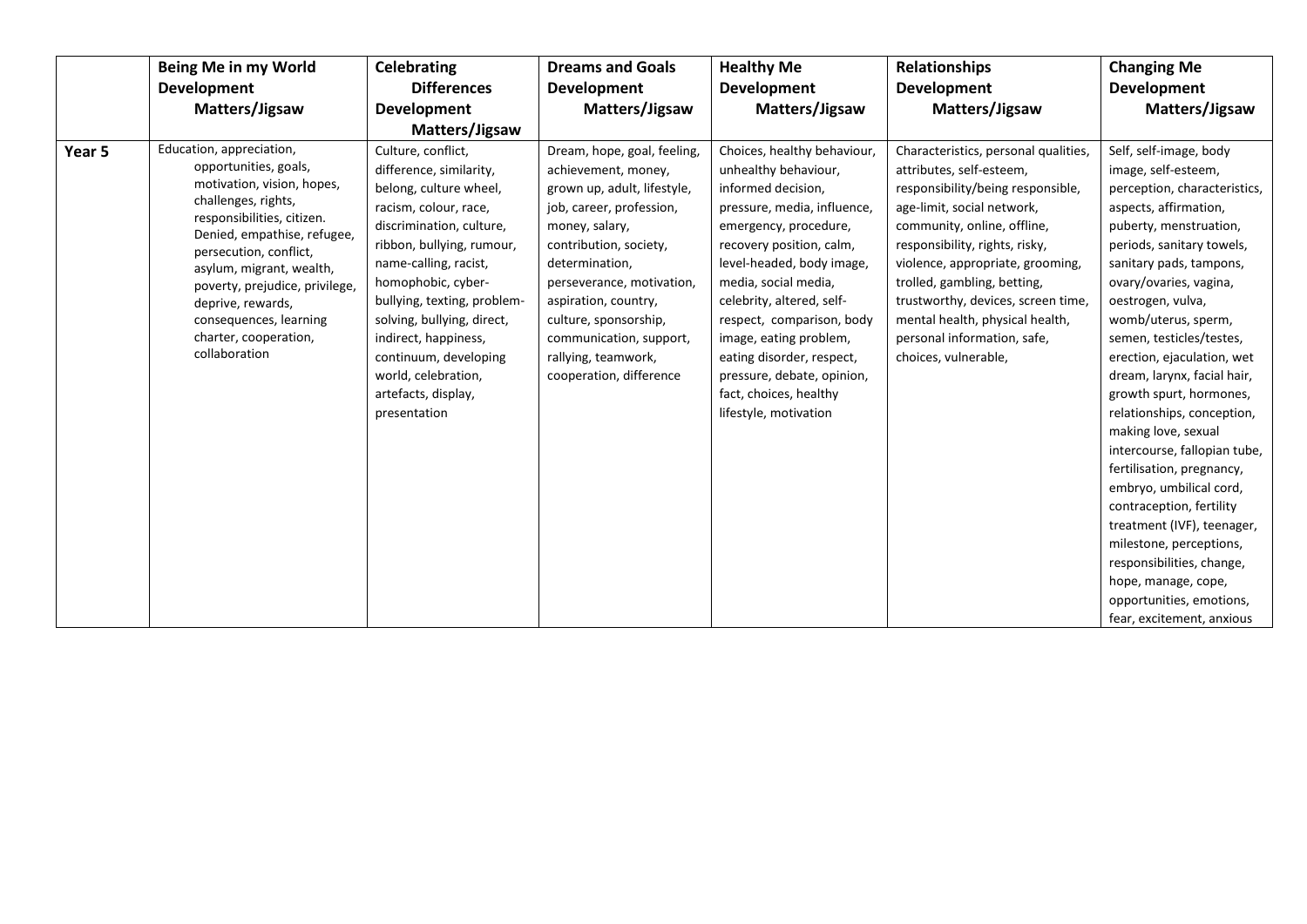|        | Being Me in my World                                                                                                                                                                                                                                                                                                                                                                                                                                        | <b>Celebrating</b>                                                                                                                                                                                                                                                                                                                                                                                                                                                                    | <b>Dreams and Goals</b>                                                                                                                                                                                                                                                                                                                              | <b>Healthy Me</b>                                                                                                                                                                                                                                                                                                                                                                                                                | <b>Relationships</b>                                                                                                                                                                                                                                                                                                                                                                                                                                                                         | <b>Changing Me</b>                                                                                                                                                                                                                                                                                                                                                                                                                                                                                                                                                                                                                                                                                                                                                                 |
|--------|-------------------------------------------------------------------------------------------------------------------------------------------------------------------------------------------------------------------------------------------------------------------------------------------------------------------------------------------------------------------------------------------------------------------------------------------------------------|---------------------------------------------------------------------------------------------------------------------------------------------------------------------------------------------------------------------------------------------------------------------------------------------------------------------------------------------------------------------------------------------------------------------------------------------------------------------------------------|------------------------------------------------------------------------------------------------------------------------------------------------------------------------------------------------------------------------------------------------------------------------------------------------------------------------------------------------------|----------------------------------------------------------------------------------------------------------------------------------------------------------------------------------------------------------------------------------------------------------------------------------------------------------------------------------------------------------------------------------------------------------------------------------|----------------------------------------------------------------------------------------------------------------------------------------------------------------------------------------------------------------------------------------------------------------------------------------------------------------------------------------------------------------------------------------------------------------------------------------------------------------------------------------------|------------------------------------------------------------------------------------------------------------------------------------------------------------------------------------------------------------------------------------------------------------------------------------------------------------------------------------------------------------------------------------------------------------------------------------------------------------------------------------------------------------------------------------------------------------------------------------------------------------------------------------------------------------------------------------------------------------------------------------------------------------------------------------|
|        | <b>Development</b><br>Matters/Jigsaw                                                                                                                                                                                                                                                                                                                                                                                                                        | <b>Differences</b><br><b>Development</b>                                                                                                                                                                                                                                                                                                                                                                                                                                              | <b>Development</b><br>Matters/Jigsaw                                                                                                                                                                                                                                                                                                                 | <b>Development</b><br>Matters/Jigsaw                                                                                                                                                                                                                                                                                                                                                                                             | <b>Development</b><br>Matters/Jigsaw                                                                                                                                                                                                                                                                                                                                                                                                                                                         | <b>Development</b><br>Matters/Jigsaw                                                                                                                                                                                                                                                                                                                                                                                                                                                                                                                                                                                                                                                                                                                                               |
|        |                                                                                                                                                                                                                                                                                                                                                                                                                                                             | Matters/Jigsaw                                                                                                                                                                                                                                                                                                                                                                                                                                                                        |                                                                                                                                                                                                                                                                                                                                                      |                                                                                                                                                                                                                                                                                                                                                                                                                                  |                                                                                                                                                                                                                                                                                                                                                                                                                                                                                              |                                                                                                                                                                                                                                                                                                                                                                                                                                                                                                                                                                                                                                                                                                                                                                                    |
| Year 6 | Goals, worries, fears, values,<br>welcome, choice, Ghana,<br>West Africa, cocoa<br>plantation, cocoa pods,<br>machete, rights, community,<br>education, wants, needs,<br>Maslow, empathy,<br>comparison, opportunities,<br>choices, rights,<br>responsibilities, behaviour,<br>rewards, consequences,<br>learning charter, obstacles,<br>cooperation, collaboration,<br>legal, illegal, lawful,<br>participation, motivation,<br>democracy, decision, proud | Normal, ability, disability,<br>visual impairment,<br>empathy, perception,<br>medication, vision, blind,<br>male, female, diversity,<br>transgender, gender<br>diversity, courage, fairness,<br>rights, responsibility,<br>power, struggle,<br>imbalance, control,<br>harassment, bullying,<br>direct, indirect, argument,<br>recipient, para Olympian,<br>achievement, accolade,<br>disability, sport,<br>perseverance, admiration,<br>stamina, celebration,<br>difference, conflict | Dream, hope, goal,<br>learning, strengths,<br>stretch, achievement,<br>personal, realistic,<br>unrealistic, feeling,<br>success, criteria, learning<br>steps, money, global,<br>issue, suffering, concern,<br>hardship, sponsorship,<br>empathy, motivation,<br>admire, respect,<br>achievement, praise,<br>compliment, contribution,<br>recognition | Responsibility, choice,<br>immunisation, prevention,<br>drugs, effects, motivation,<br>prescribed, unrestricted,<br>over-the-counter,<br>restricted, illegal, volatile<br>substances, legal highs,<br>exploited, vulnerable,<br>criminal, gangs, pressure,<br>strategies, reputation, anti-<br>social behaviour, crime,<br>mental health, emotional<br>health, mental illness,<br>symptoms, stress, triggers,<br>managing stress | Mental health, ashamed, stigma,<br>stress, anxiety, support, worried,<br>signs, warning, self-harm,<br>emotions, feelings, sadness, loss,<br>grief, denial, despair, guilt, shock,<br>hopelessness, anger, acceptance,<br>bereavement, coping strategies,<br>power, control, authority,<br>bullying, script, assertive, risks,<br>pressure, influences, self-control,<br>real/fake, true/untrue,<br>judgement, communication,<br>technology, power, control,<br>cyberbullying, abuse, safety | Self-image, self-esteem,<br>real self, celebrity,<br>opportunities, freedoms,<br>responsibilities, pubic hair,<br>voice breaks,<br>menstruation, semen,<br>growing taller, hips widen,<br>facial hair, erection,<br>tampon, breasts,<br>hormones, wet dream,<br>ovulation, masturbation,<br>sanitary towel, clitoris,<br>testicles, sperm, underarm<br>hair, penis, feeling moody,<br>vagina, womb, fallopian<br>tube, vulva, pregnancy,<br>embryo, foetus, placenta,<br>umbilical cord, labour,<br>contractions, cervix,<br>midwife, attraction, love,<br>relationship, pressure,<br>sexting, negative body-<br>talk, choice,<br>feelings/emotions,<br>challenge, mental health,<br>transition, secondary,<br>looking forward, journey,<br>worries, anxiety, hopes,<br>excitement |